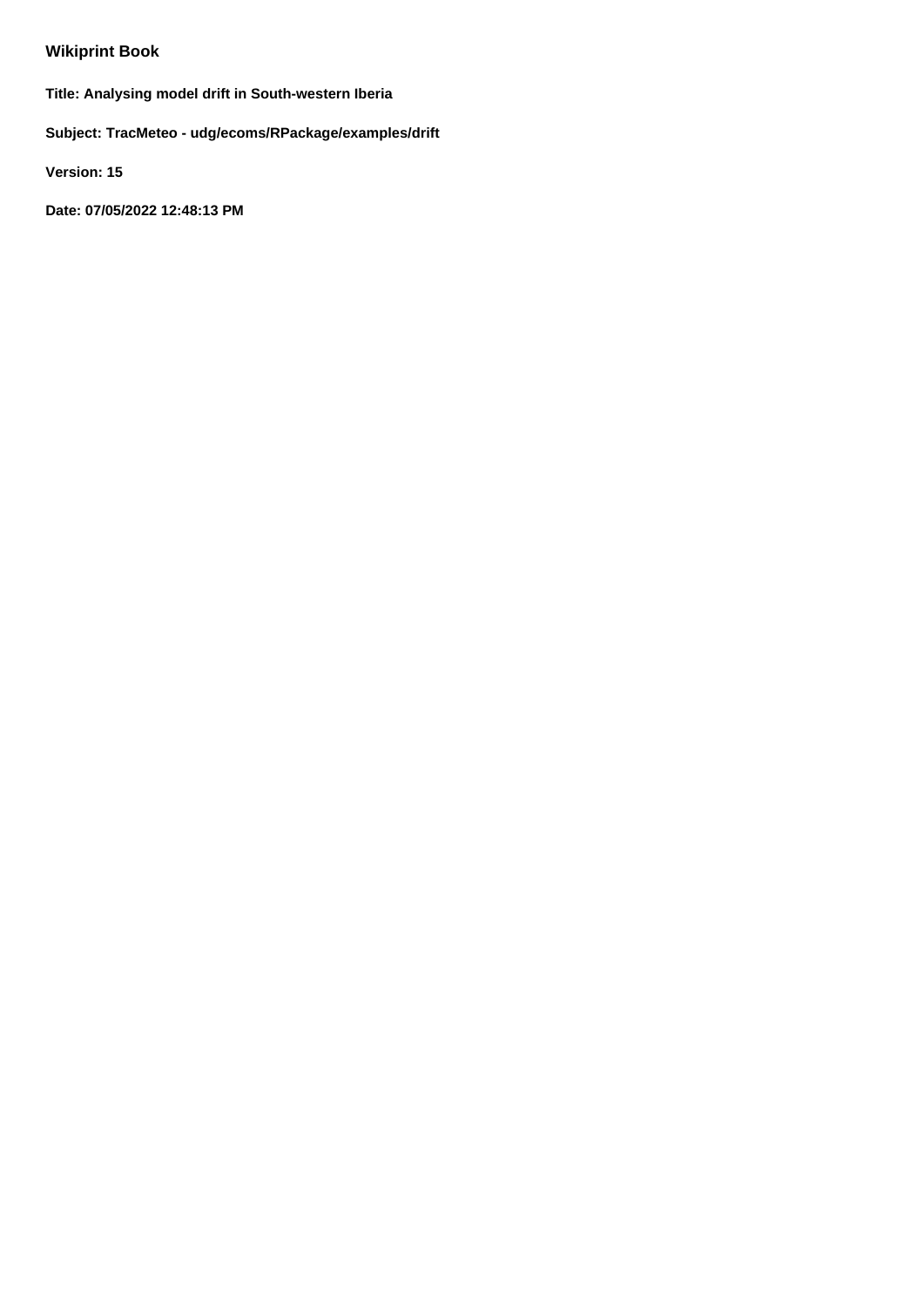## **Table of Contents**

**Analysing model drift in South-western Iberia 3**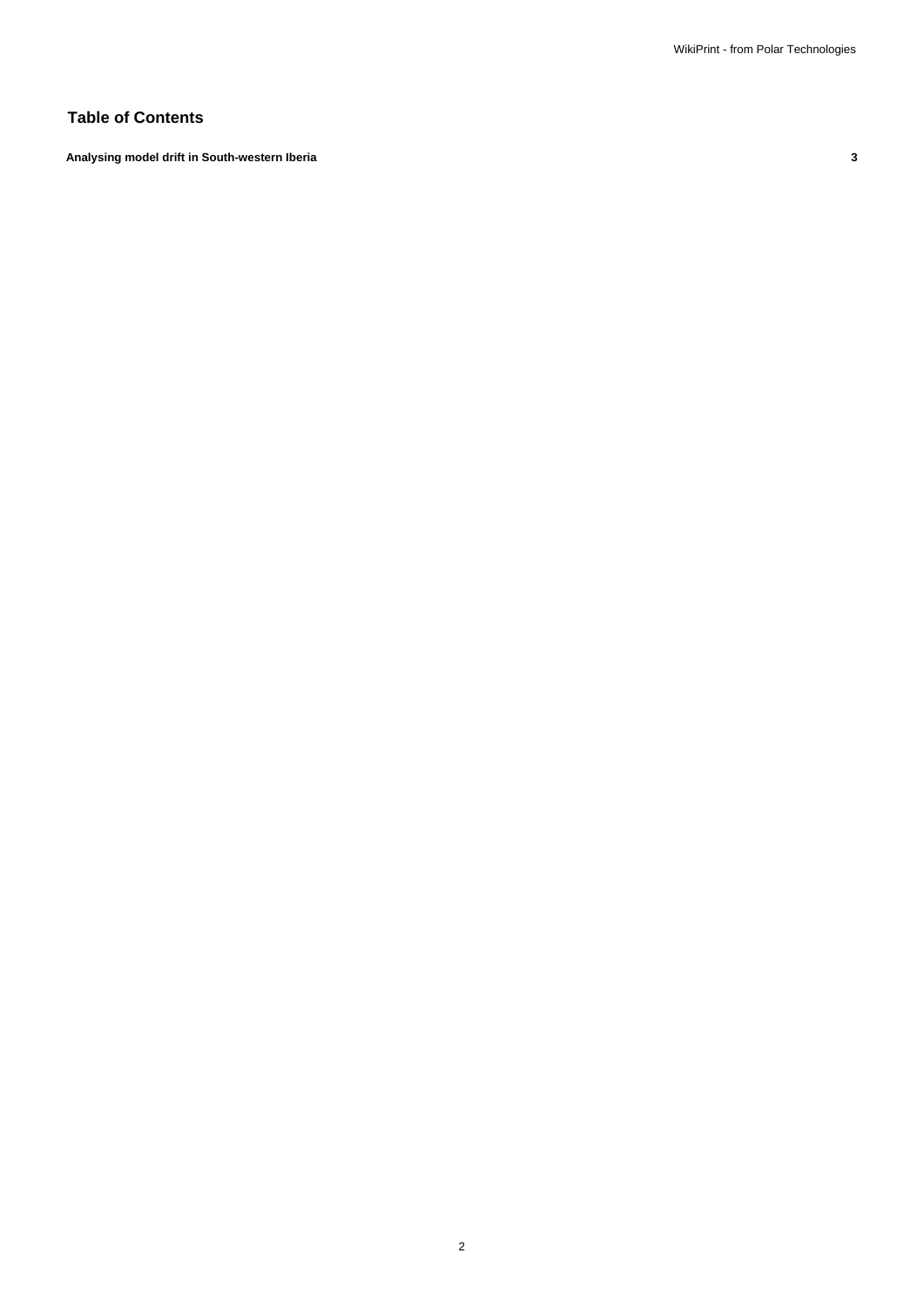## **Analysing model drift in South-western Iberia**

In this practice, we will analyse the model drift by using the forecast of daily mean (time = "DD", aggr.d = "mean") surface temperature (var = "tas") for July (season = 7) 2006 (years = 2006) considering 6 different forecast (lead) months, from January to June. The lead month 0 (i.e., the initialization of July itself) will be the reference from which we will compute the anomalies (leadMonth = 0). In this example, we will consider the first member (members = 1) of the CFSv2 hindcast as reference:

```
ref <- loadECOMS(dataset = "CFSv2_seasonal",
                var = "tas",
                members = 1,
                lonLim = c(-10,-1),
                latLim = c(36, 40),
                season = 7,
                years = 2006,
                leadMonth = 0,
                time = "DD",
                aggr.d = "mean")
                time = "DD")
```
Messages on-screen inform about the loading process. Note that the selection of leadMonth = 0 will give a NOTE:

```
[2015-05-15 14:50:46] Defining homogeneization parameters for variable "tas"
NOTE: 'leadMonth = 0' selected
[2015-05-15 14:50:46] Defining geo-location parameters
[2015-05-15 14:50:46] Defining initialization time parameters
NOTE: Daily aggregation will be computed from 6-hourly data
[2015-05-15 14:50:49] Retrieving data subset ...
[2015-05-15 14:50:56] Done
```

```
plotMeanField(ref)
title(main = "Lead month 0 forecast of July 2001")
# This is the spatial mean of the reference field
ref.field <- apply(ref$Data, MARGIN = c(3,2), FUN = mean, na.rm = TRUE)
```
## $[0] % \begin{center} % \includegraphics[width=\linewidth]{imagesSupplemental_3.png} % \end{center} % \caption { % Our method is used for the image. % Let us use the image. % Let us use the image. % Let us use the image. % Let us use the image. % Let us use the image. % Let us use the image. % Let us use the image. % Let us use the image. % Let us use the image. % Let us use the image. % Let us use the image. % Let us use the image. % Let us use the image. % Let us use the image. % Let us use the image. % Let us use the image. % Let us use the image. % Let us use the image. % Let us use the image. % Let us use the image. % Let us use the image. % Let us use the image. % Let us use the image. % Let us use the image. % Let us use the image.$

Next, we will load the forecast of the target variable recursively for lead month values from 1 to 6 (i.e.: the initializations from January to June). The different objects are arranged in a list:

```
cfs.list <- lapply(1:6, function(lead.month) {
     loadECOMS(dataset = "CFSv2_seasonal",
               var = "tas",
               members = 1,
               lonLim = c(-10,-1),
               latLim = c(36, 40),
               season = 7,
               years = 2006,
               leadMonth = lead.month,
               time = "DD",
               aggr.d = "mean")
     }
\lambda
```
In order to visualize the departures of each lead month from the reference in the same range of values, we will use the spplot method of package sp for plotting spatial objects. To this aim, we will first compute the multi-member spatial mean for each lead month forecast, and then we will arrange the data in a matrix of 6 columns (one for each month), and x \* y rows, as follows:

```
# The library sp needs to be installed to do this example:
require(sp)
```